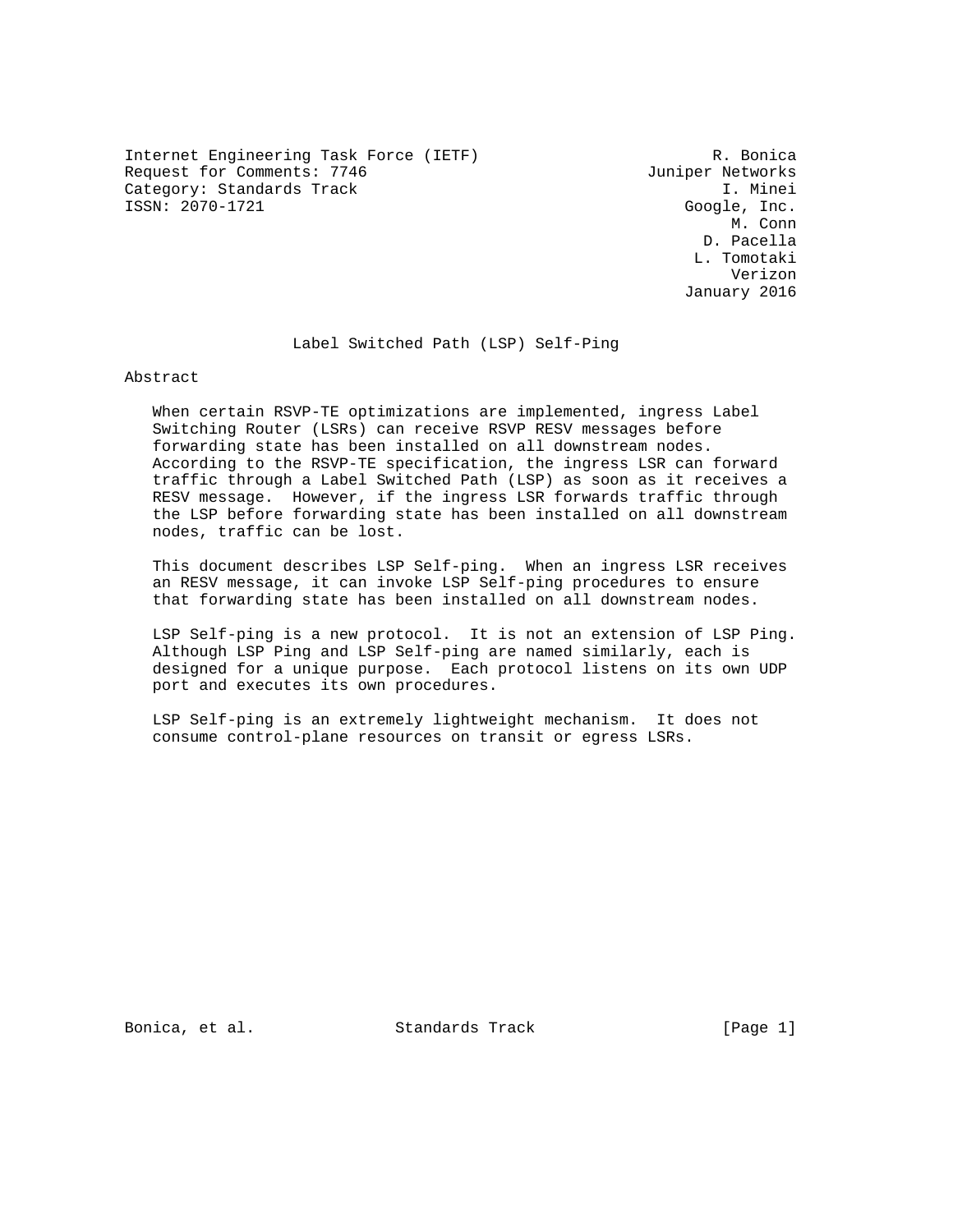RFC 7746 **LSP Self-Ping 1998** January 2016

Status of This Memo

This is an Internet Standards Track document.

 This document is a product of the Internet Engineering Task Force (IETF). It represents the consensus of the IETF community. It has received public review and has been approved for publication by the Internet Engineering Steering Group (IESG). Further information on Internet Standards is available in Section 2 of RFC 5741. Information about the current status of this document, any errata, and how to provide feedback on it may be obtained at http://www.rfc-editor.org/info/rfc7746.

Copyright Notice

 Copyright (c) 2016 IETF Trust and the persons identified as the document authors. All rights reserved.

 This document is subject to BCP 78 and the IETF Trust's Legal Provisions Relating to IETF Documents (http://trustee.ietf.org/license-info) in effect on the date of publication of this document. Please review these documents carefully, as they describe your rights and restrictions with respect to this document. Code Components extracted from this document must include Simplified BSD License text as described in Section 4.e of the Trust Legal Provisions and are provided without warranty as described in the Simplified BSD License.

Table of Contents

|   | 1.1. Requirements Language      | 4              |
|---|---------------------------------|----------------|
|   |                                 | $\overline{4}$ |
|   |                                 | 6              |
|   | LSP Self-Ping Procedures<br>4.  | 7              |
| 5 | Bidirectional LSP Procedures    | -8             |
|   | б.                              | 9              |
|   | $7$ .                           | 9              |
|   | $\mathsf{R}$                    | 9              |
|   | 8.1. Normative References       | 9              |
|   | 8.2. Informative References     | 1 O            |
|   | Appendix A. Rejected Approaches | 11             |
|   |                                 | 11             |
|   |                                 | 12             |
|   |                                 | 12             |

Bonica, et al. Standards Track [Page 2]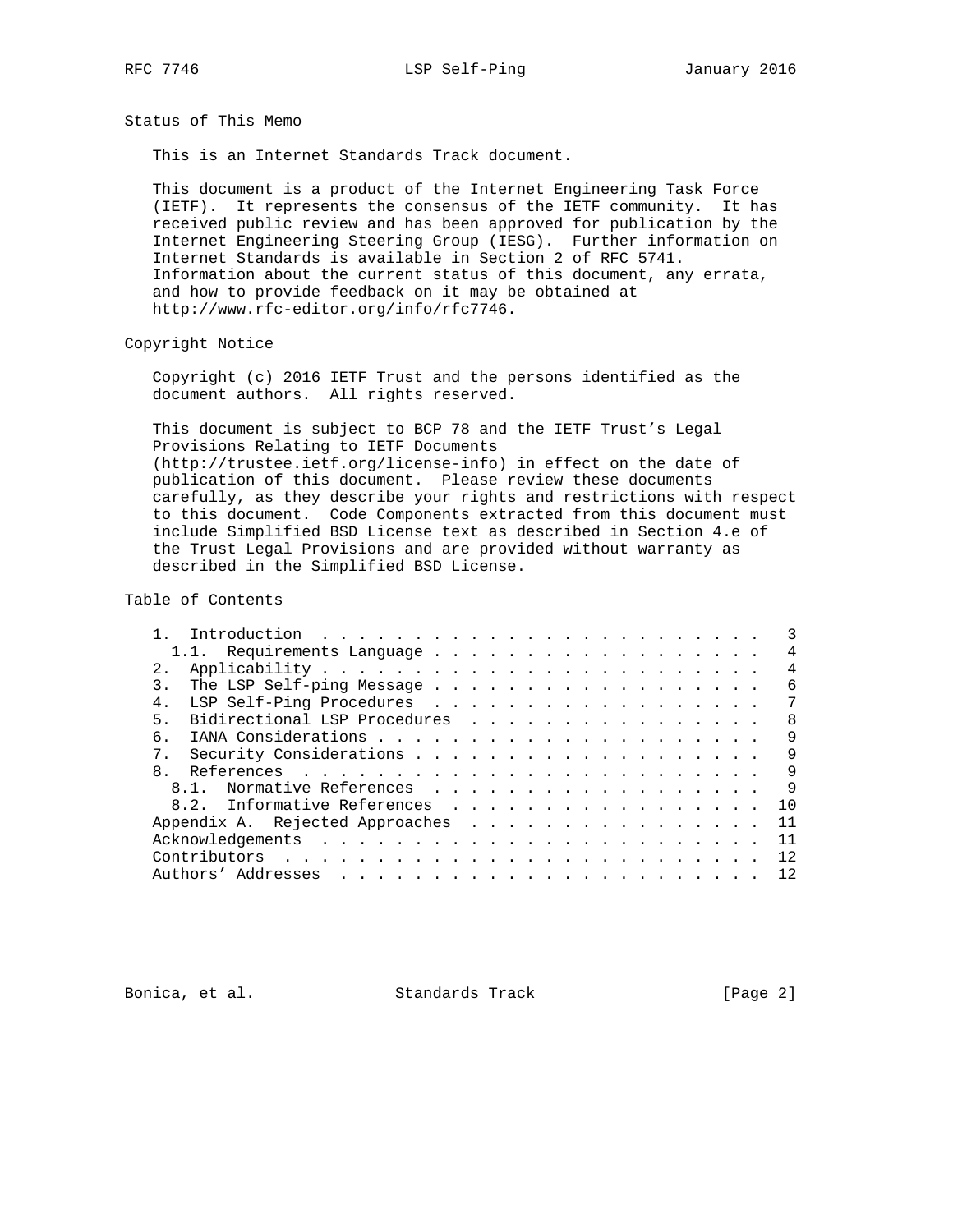## 1. Introduction

 Ingress Label Switching Routers (LSRs) use RSVP-TE [RFC3209] to establish MPLS Label Switched Paths (LSPs). The following paragraphs describe RSVP-TE procedures.

 The ingress LSR calculates a path between itself and an egress LSR. The calculated path can be either strictly or loosely routed. Having calculated a path, the ingress LSR constructs an RSVP PATH message. The PATH message includes an Explicit Route Object (ERO) that represents the path between the ingress and egress LSRs.

 The ingress LSR forwards the PATH message towards the egress LSR, following the path defined by the ERO. Each transit LSR that receives the PATH message executes admission control procedures. If the transit LSR admits the LSP, it sends the PATH message downstream, to the next node in the ERO.

 When the egress LSR receives the PATH message, it binds a label to the LSP. The label can be implicit null, explicit null, or non-null. The egress LSR then installs forwarding state (if necessary) and constructs an RSVP RESV message. The RESV message contains a Label Object that includes the label that has been bound to the LSP.

 The egress LSR sends the RESV message upstream towards the ingress LSR. The RESV message visits the same transit LSRs that the PATH message visited, in reverse order. Each transit LSR binds a label to the LSP, updates its forwarding state, and updates the RESV message. As a result, the Label Object in the RESV message contains the label that has been bound to the LSP most recently. Finally, the transit LSR sends the RESV message upstream, along the reverse path of the LSP.

 When the ingress LSR receives the RESV message, it installs forwarding state. Once the ingress LSR installs forwarding state, it can forward traffic through the LSP.

 Referring to any LSR, RFC 3209 says, "The node SHOULD be prepared to forward packets carrying the assigned label prior to sending the Resv message." However, RFC 3209 does not strictly require this behavior.

 Some implementations optimize the above-described procedure by allowing LSRs to send RESV messages before installing forwarding state [RFC6383]. This optimization is desirable, because it allows LSRs to install forwarding state in parallel, thus accelerating the process of LSP signaling and setup. However, this optimization creates a race condition. When the ingress LSR receives a RESV message, some downstream LSRs may have not yet installed forwarding

Bonica, et al. Standards Track [Page 3]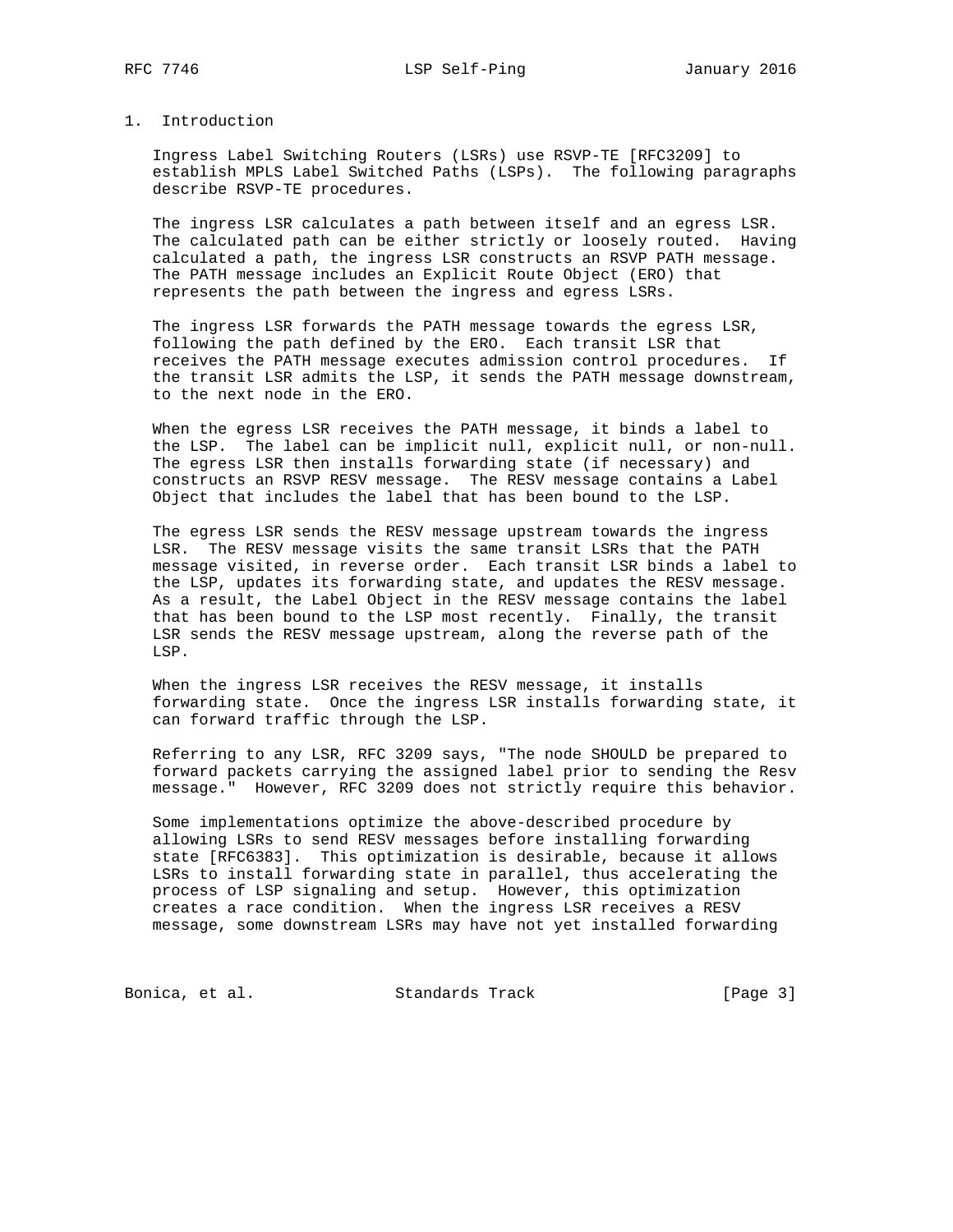state. If the ingress LSR forwards traffic through the LSP before forwarding state has been installed on all downstream nodes, traffic can be lost.

 This document describes LSP Self-ping. When an ingress LSR receives an RESV message, it can invoke LSP Self-ping procedures to verify that forwarding state has been installed on all downstream nodes. By verifying the installation of downstream forwarding state, the ingress LSR eliminates this particular cause of traffic loss.

 LSP Self-ping is a new protocol. It is not an extension of LSP Ping [RFC4379]. Although LSP Ping and LSP Self-ping are named similarly, each is designed for a unique purpose. Each protocol listens on its own UDP port and executes its own procedures.

 LSP Self-ping is an extremely lightweight mechanism. It does not consume control-plane resources on transit or egress LSRs.

1.1. Requirements Language

 The key words "MUST", "MUST NOT", "REQUIRED", "SHALL", "SHALL NOT", "SHOULD", "SHOULD NOT", "RECOMMENDED", "MAY", and "OPTIONAL" in this document are to be interpreted as described in [RFC2119].

2. Applicability

LSP Self-ping is applicable in the following scenario:

- o The ingress LSR signals a point-to-point LSP.
- o The ingress LSR receives a RESV message.
- o The RESV message indicates that all downstream nodes have begun the process of forwarding state installation.
- o The RESV message does not guarantee that all downstream nodes have completed the process of forwarding state installation.
- o The ingress LSR needs to confirm that all downstream nodes have completed the process for forwarding state installation.
- o The ingress LSR does not need to confirm the correctness of downstream forwarding state, because there is a very high likelihood that downstream forwarding state is correct.
- o Control-plane resources on the egress LSR may be scarce.

Bonica, et al. Standards Track [Page 4]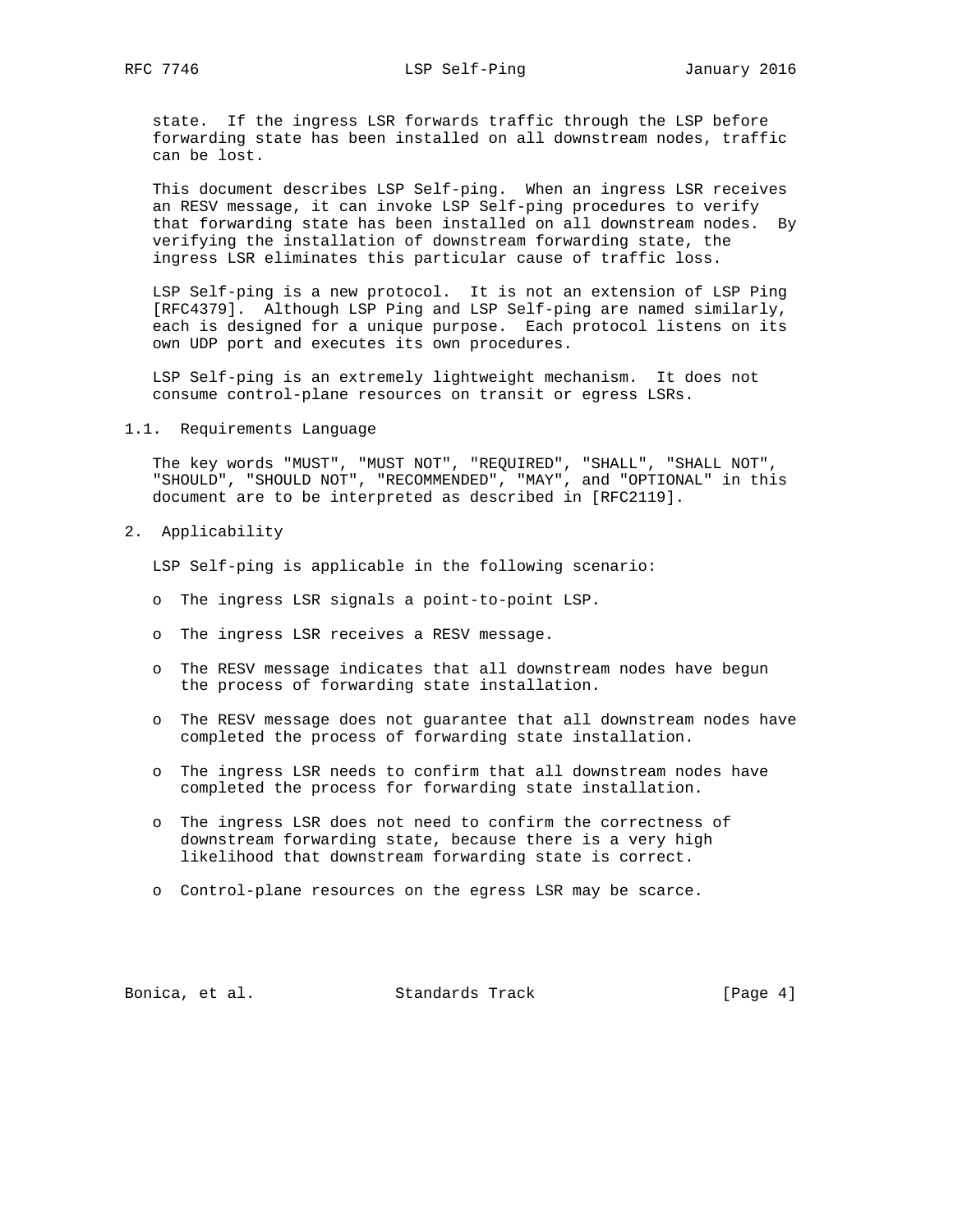o The need to conserve control-plane resources on the egress LSR outweighs the need to determine whether downstream forwarding state is correct.

 Unlike LSP Ping and S-BFD [S-BFD], LSP Self-ping is not a general purpose MPLS OAM mechanism. It cannot reliably determine whether downstream forwarding state is correct. For example, if a downstream LSR installs a forwarding state that causes an LSP to terminate at the wrong node, LSP Self-ping will not detect an error. In another example, if a downstream LSR erroneously forwards a packet without an MPLS label, LSP Self-ping will not detect an error.

 Furthermore, LSP Self-ping fails when either of the following conditions are true:

- o The LSP under test is signaled by the Label Distribution Protocol (LDP) Independent Mode [RFC5036].
- o Reverse Path Forwarding (RPF) [RFC3704] filters are enabled on links that connect the ingress LSR to the egress LSR.

 While LSP Ping and S-BFD are general-purpose OAM mechanisms, they are not applicable in the above-described scenario because:

- o LSP Ping consumes control-plane resources on the egress LSR.
- o An S-BFD implementation either consumes control-plane resources on the egress LSR or requires special support for S-BFD on the forwarding plane.

 By contrast, LSP Self-ping requires nothing from the egress LSR beyond the ability to forward an IP datagram.

 LSP Self-ping's purpose is to determine whether forwarding state has been installed on all downstream LSRs. Its primary constraint is to minimize its impact on egress LSR performance. This functionality is valuable during network convergence events that impact a large number of LSPs.

 Therefore, LSP Self-ping is applicable in the scenario described above, where the LSP is signaled by RSVP, RPF is not enabled, and the need to conserve control-plane resources on the egress LSR outweighs the need to determine whether downstream forwarding state is correct.

Bonica, et al. Standards Track [Page 5]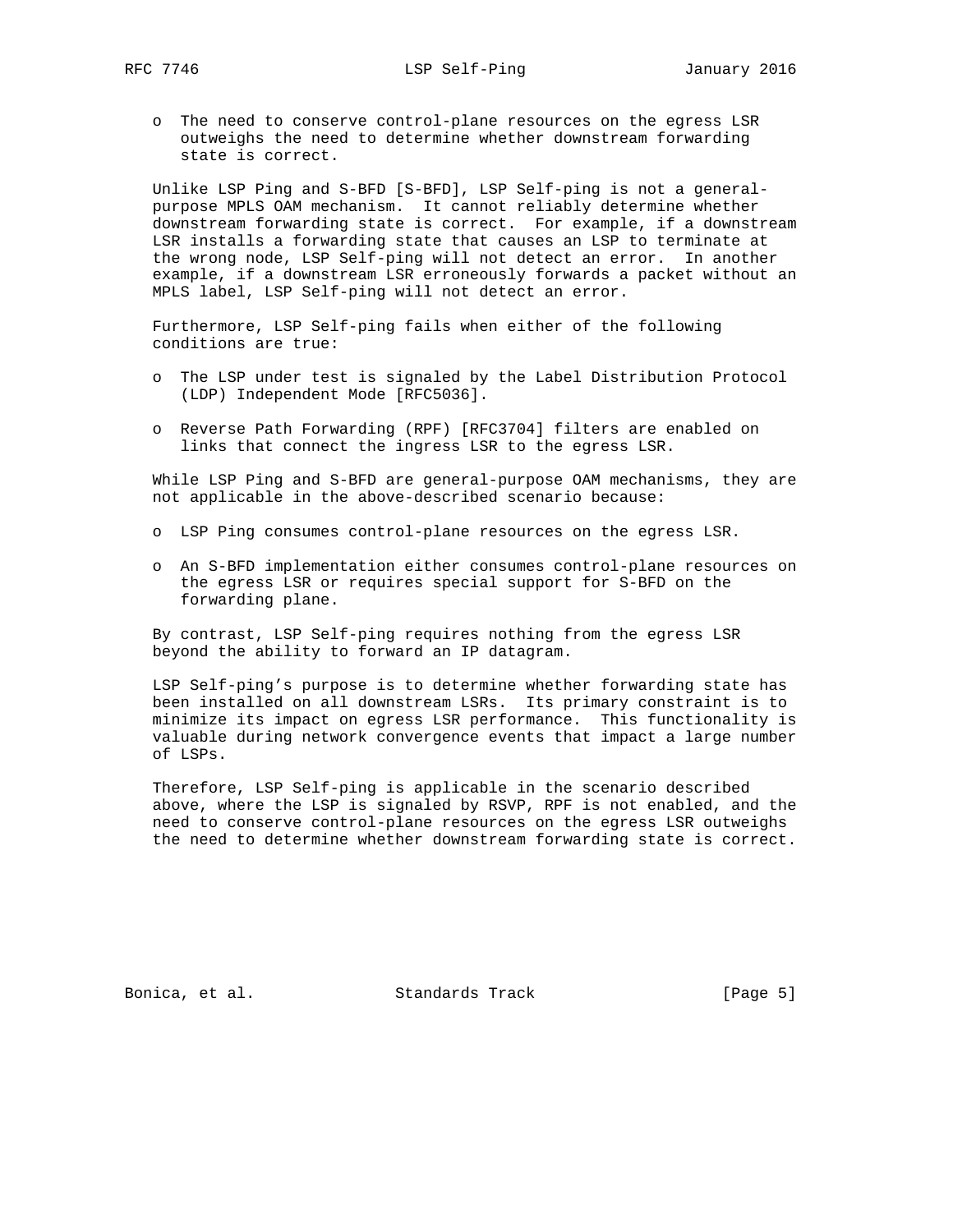3. The LSP Self-ping Message

 The LSP Self-ping Message is a User Datagram Protocol (UDP) [RFC768] packet that encapsulates a session ID. If the RSVP messages used to establish the LSP under test were delivered over IPv4 [RFC791], the UDP datagram MUST be encapsulated in an IPv4 header. If the RSVP messages used to establish the LSP were delivered over IPv6 [RFC2460], the UDP datagram MUST be encapsulated in an IPv6 header.

In either case:

- o The IP Source Address MAY be configurable. By default, it MUST be the address of the egress LSR.
- o The IP Destination Address MUST be the address of the ingress LSR.
- o The IP Time to Live (TTL) / Hop Count MAY be configurable. By default, it MUST be 255.
- o The IP DSCP (Differentiated Services Code Point) MAY be configurable. By default, it MUST be CS6 (110000) [RFC4594].
- o The UDP Source Port MUST be selected from the dynamic range (49152-65535) [RFC6335].
- o The UDP Destination Port MUST be lsp-self-ping (8503) [IANA.PORTS]

UDP packet contents have the following format:

0  $1$  2 3 0 1 2 3 4 5 6 7 8 9 0 1 2 3 4 5 6 7 8 9 0 1 2 3 4 5 6 7 8 9 0 1 +-+-+-+-+-+-+-+-+-+-+-+-+-+-+-+-+-+-+-+-+-+-+-+-+-+-+-+-+-+-+-+-+ Session-ID (64 bits) +-+-+-+-+-+-+-+-+-+-+-+-+-+-+-+-+-+-+-+-+-+-+-+-+-+-+-+-+-+-+-+-+

#### LSP Self-Ping Message

 The Session-ID is a 64-bit field that associates an LSP Self-ping message with an LSP Self-ping session.

Bonica, et al. Standards Track [Page 6]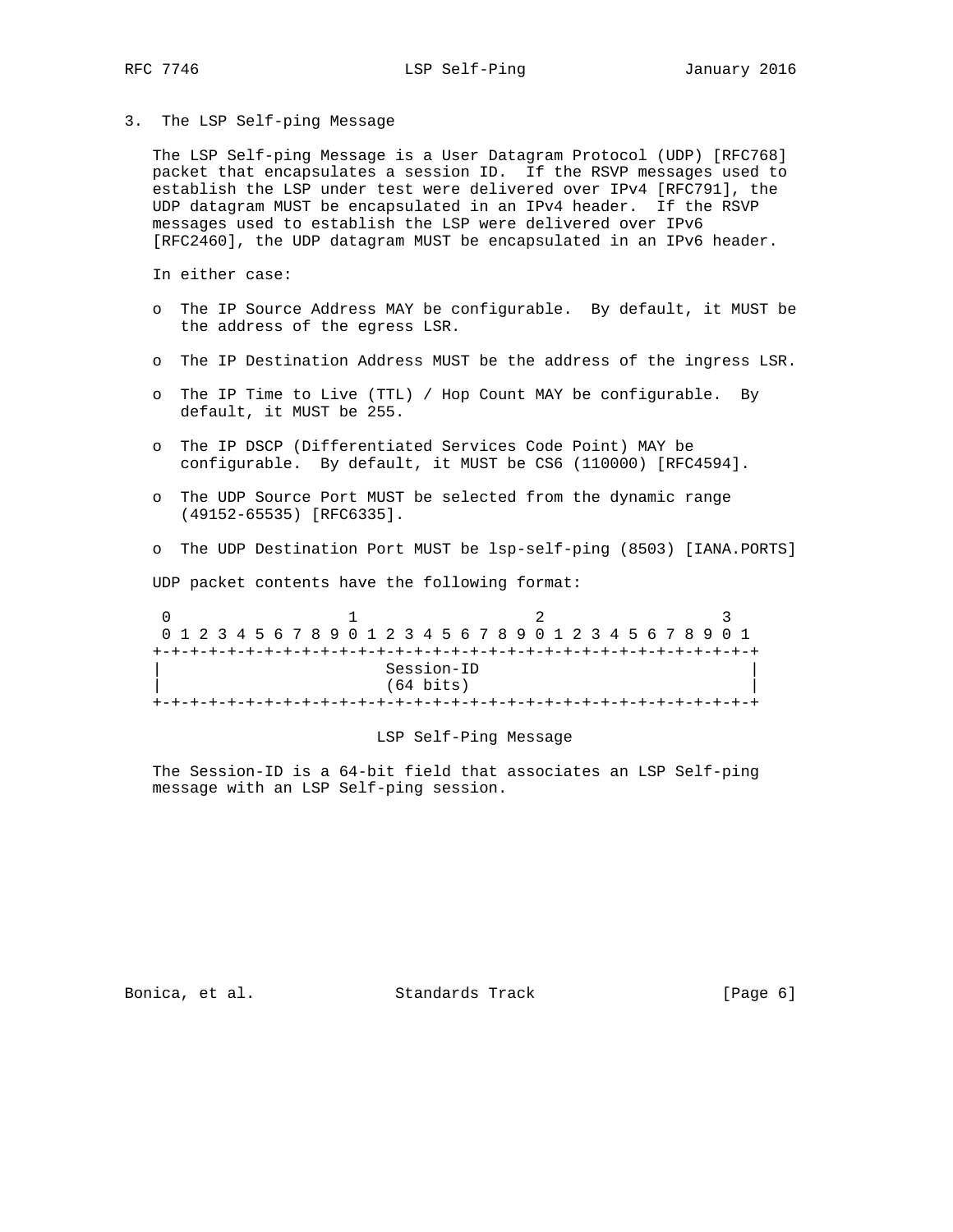### 4. LSP Self-Ping Procedures

 In order to verify that an LSP is ready to carry traffic, the ingress LSR creates a short-lived LSP Self-ping session. All session state is maintained locally on the ingress LSR. Session state includes the following information:

- o Session-ID: A 64-bit number that identifies the LSP Self-ping session.
- o Retry Counter: The maximum number of times that the ingress LSR probes the LSP before terminating the LSP Self-ping session. The initial value of this variable is determined by configuration.
- o Retry Timer: The number of milliseconds that the LSR waits after probing the LSP. The initial value of this variable is determined by configuration.
- o Status: A boolean variable indicating the completion status of the LSP Self-ping session. The initial value of this variable is FALSE.

 Implementations MAY represent the above-mentioned information in any format that is convenient to them.

 The ingress LSR executes the following procedure until Status equals TRUE or Retry Counter equals zero:

- o Format a LSP Self-ping message.
- o Set the Session-ID in the LSP Self-ping message to the Session-ID mentioned above.
- o Send the LSP Self-ping message through the LSP under test.
- o Set a timer to expire in Retry Timer milliseconds.
- o Wait until either an LSP Self-ping message associated with the session returns or the timer expires. If an LSP Self-ping message associated with the session returns, set Status to TRUE. Otherwise, decrement the Retry Counter. Optionally, increase the value of Retry Timer according to an appropriate back-off algorithm.

 In the process described above, the ingress LSR addresses an LSP Self-ping message to itself and forwards that message through the LSP under test. If forwarding state has been installed on all downstream LSRs, the egress LSR receives the LSP Self-ping message and

Bonica, et al. Standards Track [Page 7]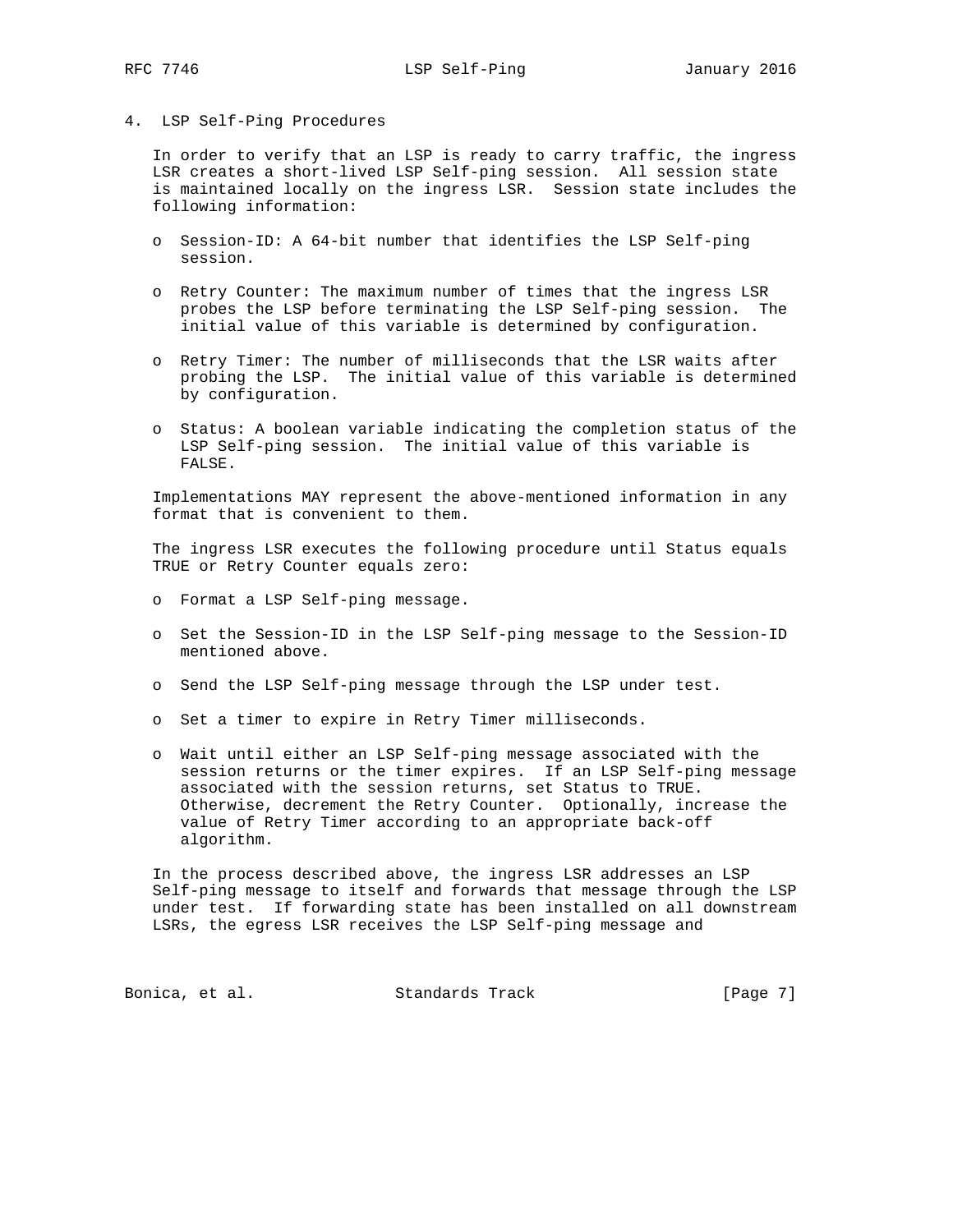determines that it is addressed to the ingress LSR. So, the egress LSR forwards the LSP Self-ping message back to the ingress LSR, exactly as it would forward any other IP packet.

 The LSP Self-ping message can arrive at the egress LSR with or without an MPLS header, depending on whether the LSP under test executes penultimate hop-popping procedures. If the LSP Self-ping message arrives at the egress LSR with an MPLS header, the egress LSR removes that header.

 If the egress LSR's most preferred route to the ingress LSR is through an LSP, the egress LSR forwards the LSP Self-ping message through that LSP. However, if the egress LSR's most preferred route to the ingress LSR is not through an LSP, the egress LSR forwards the LSP Self-ping message without MPLS encapsulation.

 When an LSP Self-ping session terminates, it returns its completion status to the invoking protocol. For example, if RSVP-TE invokes LSP Self-ping as part of the LSP setup procedure, LSP Self-ping returns its completion status to RSVP-TE.

5. Bidirectional LSP Procedures

 A bidirectional LSP has an active side and a passive side. The active side calculates the ERO and signals the LSP in the forward direction. The passive side reverses the ERO and signals the LSP in the reverse direction.

When LSP Self-ping is applied to a bidirectional LSP:

- o The active side calculates the ERO, signals the LSP, and runs LSP Self-ping.
- o The Passive side reverses the ERO, signals the LSP, and runs another instance of LSP Self-ping.
- o Neither side forwards traffic through the LSP until local LSP Self-ping returns TRUE.

 The two LSP Self-ping sessions mentioned above are independent of one another. They are not required to have the same Session-ID. Each endpoint can forward traffic through the LSP as soon as its local LSP Self-ping returns TRUE. Endpoints are not required to wait until both LSP Self-ping sessions have returned TRUE.

Bonica, et al. Standards Track [Page 8]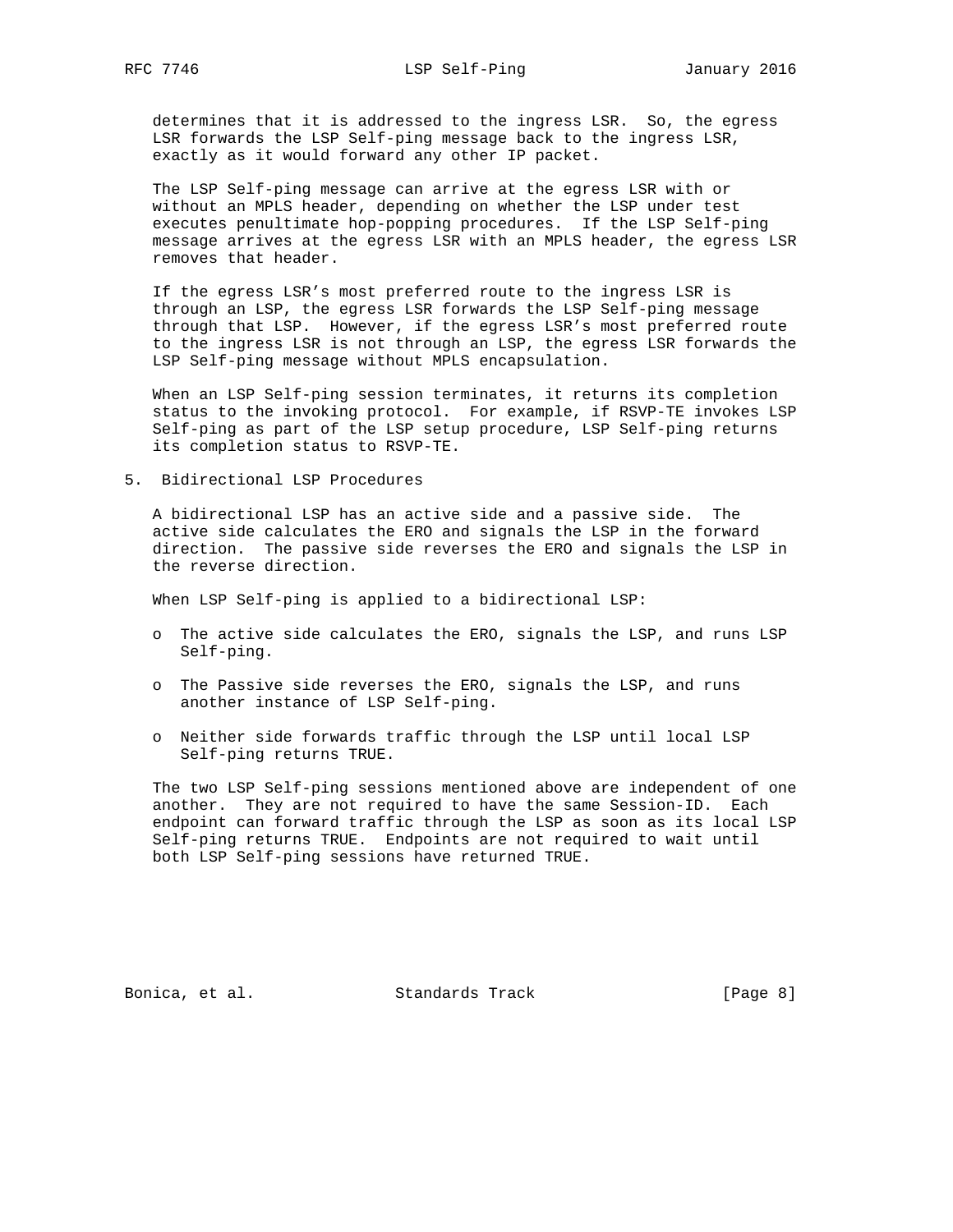## 6. IANA Considerations

 IANA has assigned UDP Port Number 8503 [IANA.PORTS] for use by MPLS LSP Self-Ping.

7. Security Considerations

 LSP Self-ping messages are easily forged. Therefore, an attacker can send the ingress LSR a forged LSP Self-ping message, causing the ingress LSR to terminate the LSP Self-ping session prematurely. In order to mitigate these threats, operators SHOULD filter LSP Self ping packets at the edges of the MPLS signaling domain. Furthermore, implementations SHOULD NOT assign Session-IDs in a predictable manner. In order to avoid predictability, implementations can leverage a Cryptographically Secure Pseudorandom Number Generator (CSPRNG) [NIST-CSPRNG].

- 8. References
- 8.1. Normative References
	- [RFC768] Postel, J., "User Datagram Protocol", STD 6, RFC 768, DOI 10.17487/RFC0768, August 1980, <http://www.rfc-editor.org/info/rfc768>.
	- [RFC791] Postel, J., "Internet Protocol", STD 5, RFC 791, DOI 10.17487/RFC0791, September 1981, <http://www.rfc-editor.org/info/rfc791>.
	- [RFC2119] Bradner, S., "Key words for use in RFCs to Indicate Requirement Levels", BCP 14, RFC 2119, DOI 10.17487/RFC2119, March 1997, <http://www.rfc-editor.org/info/rfc2119>.
	- [RFC2460] Deering, S. and R. Hinden, "Internet Protocol, Version 6 (IPv6) Specification", RFC 2460, DOI 10.17487/RFC2460, December 1998, <http://www.rfc-editor.org/info/rfc2460>.
	- [RFC3209] Awduche, D., Berger, L., Gan, D., Li, T., Srinivasan, V., and G. Swallow, "RSVP-TE: Extensions to RSVP for LSP Tunnels", RFC 3209, DOI 10.17487/RFC3209, December 2001, <http://www.rfc-editor.org/info/rfc3209>.
	- [RFC3704] Baker, F. and P. Savola, "Ingress Filtering for Multihomed Networks", BCP 84, RFC 3704, DOI 10.17487/RFC3704, March 2004, <http://www.rfc-editor.org/info/rfc3704>.

Bonica, et al. Standards Track [Page 9]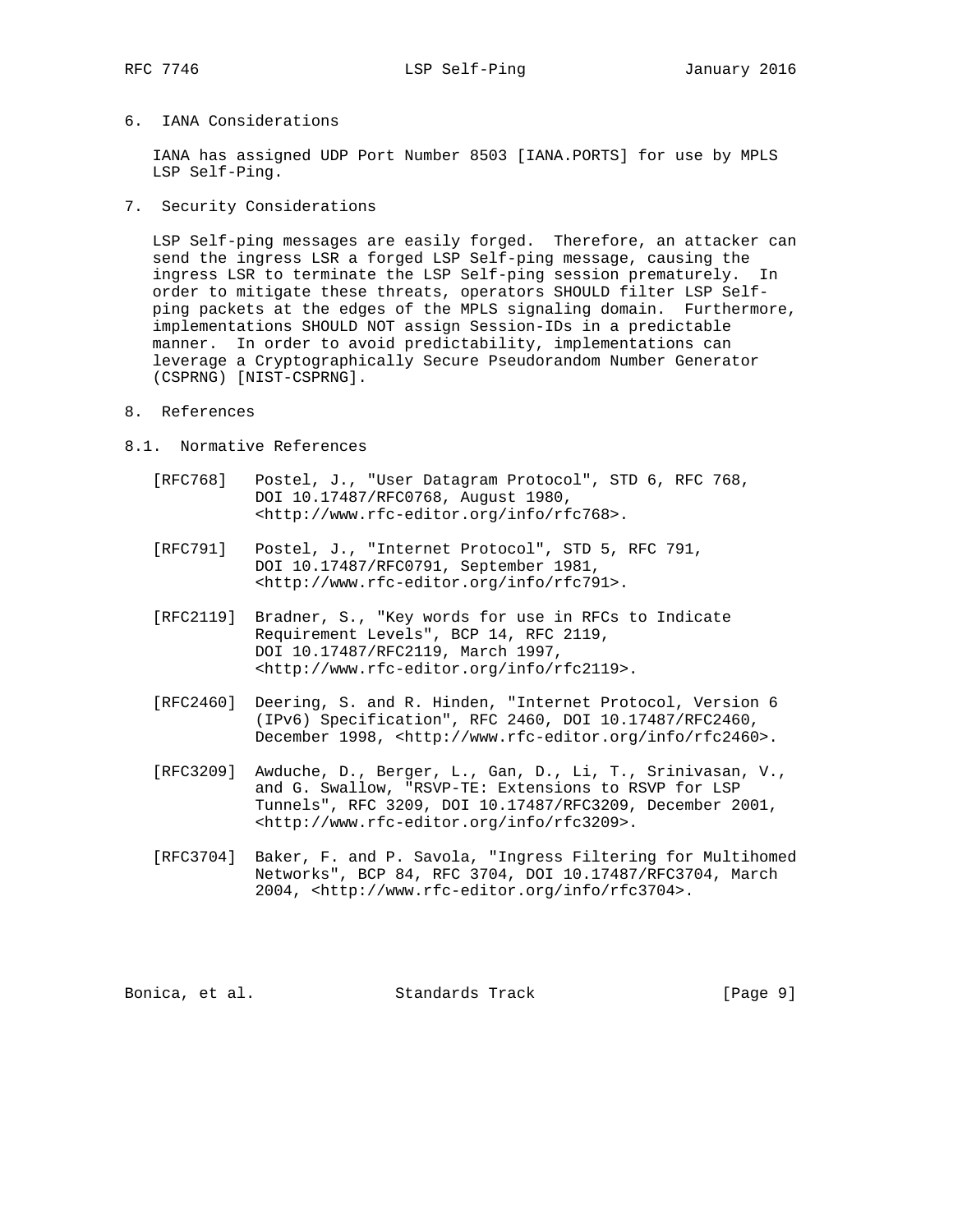- [RFC4379] Kompella, K. and G. Swallow, "Detecting Multi-Protocol Label Switched (MPLS) Data Plane Failures", RFC 4379, DOI 10.17487/RFC4379, February 2006, <http://www.rfc-editor.org/info/rfc4379>.
- [RFC5036] Andersson, L., Ed., Minei, I., Ed., and B. Thomas, Ed., "LDP Specification", RFC 5036, DOI 10.17487/RFC5036, October 2007, <http://www.rfc-editor.org/info/rfc5036>.
- [RFC6335] Cotton, M., Eggert, L., Touch, J., Westerlund, M., and S. Cheshire, "Internet Assigned Numbers Authority (IANA) Procedures for the Management of the Service Name and Transport Protocol Port Number Registry", BCP 165, RFC 6335, DOI 10.17487/RFC6335, August 2011, <http://www.rfc-editor.org/info/rfc6335>.
- 8.2. Informative References
	- [IANA.PORTS]

 IANA, "Service Name and Transport Protocol Port Number Registry", <http://www.iana.org/assignments/ service-names-port-numbers>.

[NIST-CSPRNG]

 NIST, "Recommendation for Random Number Generation Using Deterministic Random Bit Generators", NIST Special Publication 800-90A, January 2012.

- [RFC4594] Babiarz, J., Chan, K., and F. Baker, "Configuration Guidelines for DiffServ Service Classes", RFC 4594, DOI 10.17487/RFC4594, August 2006, <http://www.rfc-editor.org/info/rfc4594>.
- [RFC6383] Shiomoto, K. and A. Farrel, "Advice on When It Is Safe to Start Sending Data on Label Switched Paths Established Using RSVP-TE", RFC 6383, DOI 10.17487/RFC6383, September 2011, <http://www.rfc-editor.org/info/rfc6383>.
- [S-BFD] Akiya, N., Pignataro, C., Ward, D., Bhatia, M., and J. Networks, "Seamless Bidirectional Forwarding Detection (S-BFD)", Work in Progress, draft-ietf-bfd-seamless base-05, June 2015.

Bonica, et al. Standards Track [Page 10]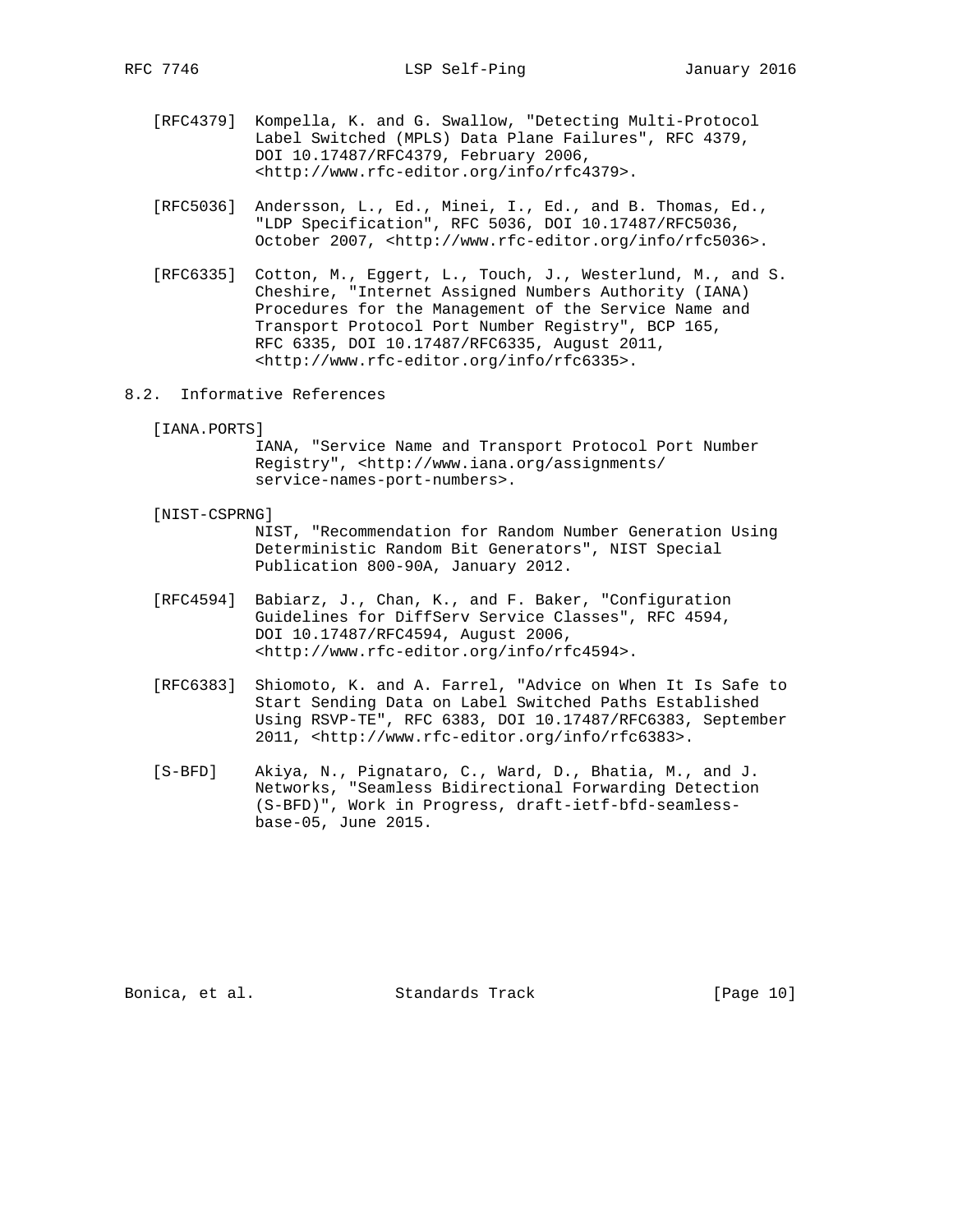Appendix A. Rejected Approaches

 In a rejected approach, the ingress LSR uses LSP Ping to verify LSP readiness. This approach was rejected for the following reasons.

 While an ingress LSR can control its control-plane overhead due to LSP Ping, an egress LSR has no such control. This is because each ingress LSR can, on its own, control the rate of the LSP Ping originated by the LSR, while an egress LSR must respond to all the LSP Pings originated by various ingresses. Furthermore, when an MPLS Echo Request reaches an egress LSR, it is sent to the control plane of the egress LSR; this makes egress LSR processing overhead of LSP Ping well above the overhead of its data plane (MPLS/IP forwarding). These factors make LSP Ping problematic as a tool for detecting LSP readiness to carry traffic when dealing with a large number of LSPs.

 By contrast, LSP Self-ping does not consume any control-plane resources at the egress LSR, and it relies solely on the data plane of the egress LSR, making it more suitable as a tool for checking LSP readiness when dealing with a large number of LSPs.

 In another rejected approach, the ingress LSR does not verify LSP readiness. Instead, it sets a timer when it receives an RSVP RESV message and does not forward traffic through the LSP until the timer expires. This approach was rejected because it is impossible to determine the optimal setting for this timer. If the timer value is set too low, it does not prevent black-holing. If the timer value is set too high, it slows down the process of LSP signaling and setup.

 Moreover, the above-mentioned timer is configured on a per-router basis. However, its optimum value is determined by a network-wide behavior. Therefore, changes in the network could require changes to the value of the timer, making the optimal setting of this timer a moving target.

Acknowledgements

 Thanks to Yakov Rekhter, Ravi Singh, Eric Rosen, Eric Osborne, Greg Mirsky, and Nobo Akiya for their contributions to this document.

Bonica, et al. Standards Track [Page 11]